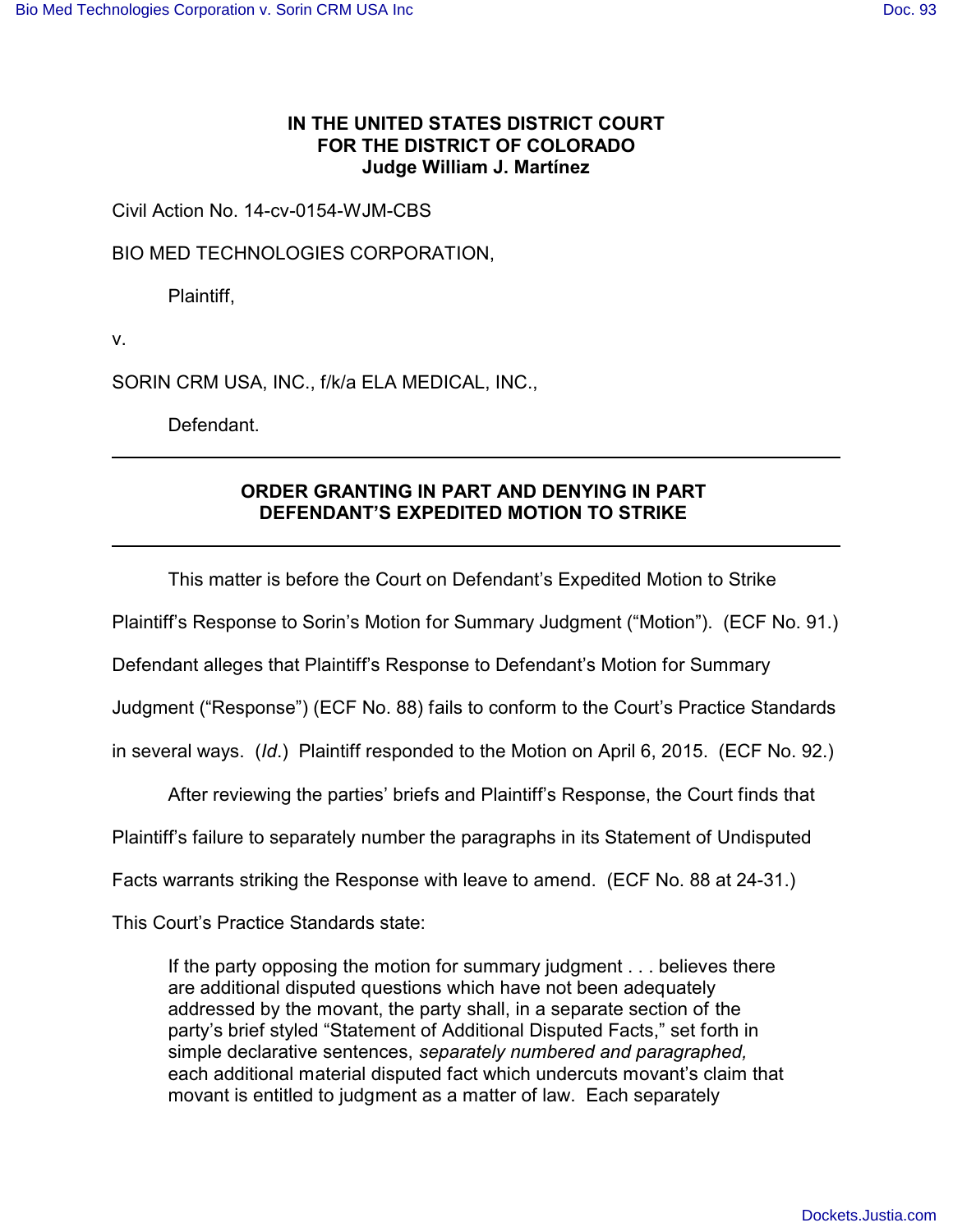numbered and paragraphed fact shall be accompanied by specific reference to admissible evidence in the record which establishes the fact or demonstrates that it is disputed.

WJM Revised Practice Standards III(E)(6) (emphasis added). Plaintiff's Response is therefore stricken, and Plaintiff will be given until Friday, April 10, 2015 to amend its Response with properly numbered paragraphs.<sup>1</sup> The Court declines to address Defendant's remaining arguments (which all appear to address Plaintiff's allegedly deficient briefing), or Plaintiff's argument that Defense counsel failed to confer in good faith under Local Rule 7.1(a). (ECF Nos. 91 & 92.)

Compliance with the Local Rules and the Court's practice standards would, in a perfect world, eliminate the need for motions such as those here. Moreover, the Court does not have the time, nor the resources, nor the inclination to address the variety of disputes between counsel that arise throughout the course of civil ligation. The Court also cannot permit motions about motions, and "allegedly bad briefing does not permit opposing bad briefing." *Mondo Polymers Tech., Inc. v. Monroeville Indus. Moldings, Inc*., 2009 WL 3698432, \*5 n.3 (S.D. Ohio November 3, 2009). Civil litigation is painfully

<sup>&</sup>lt;sup>1</sup> The Court declines to strike Plaintiff's Response due to its alleged noncompliance with the Practice Standards' page restrictions. Parties are allowed 20 pages for any substantive legal argument in a responsive brief, and 20 pages for any additional statement of facts. WJM Revised Practice Standards III(E)(3), (7). While Plaintiff did devote 31 pages of its Response to a statement of facts—which exceeds the allotted page limit—the Practice Standards state that "[a]ny recitation of material facts set forth outside of these statements of facts sections shall count against the page limits on legal arguments set forth above." WJM Revised Practice Standards III(E)(7). Plaintiff's Response is 40 pages long exclusive of counsel's signature block and certificate of service and therefore complies with the Practice Standards. WJM Revised Practice Standards III(E)(3), (7).